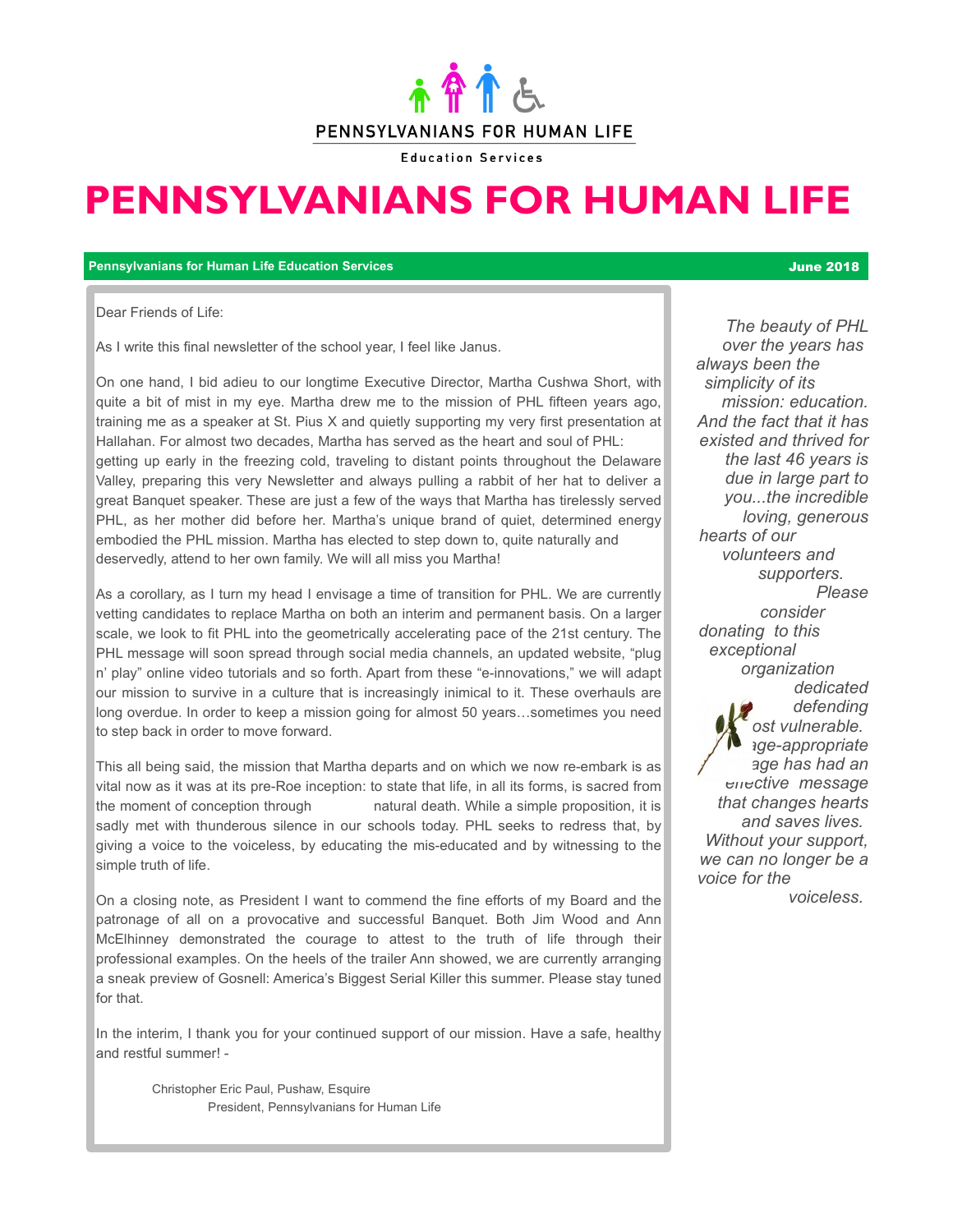

**Ann McElhinney** 

**Back by Popular Demand!**  Ann McElhinney is a NYT best-selling author, journalist , a director and film producer of **Gosnell the Movie.** She spoke at the recent Celebrate Life Banquet



**Pennsylvanians for Human Life Education Services Board of Directors OFFICERS:** President: Christopher Pushaw, Esq. Co-Vice-Presidents: Patricia Dorris Crenny and Anita Nardone Treasurer: Charles Waldecker, Esg. D**IRECTORS:** Arlene Campbell, Peter DeMaio, Tara Frohner, Esq., Marianne Ritchie Gordon, M.D., Patricia Graham, Martha Anne Miele, Michael O'Rourke, Charles Reimer, Dr. Denise Wilcox and John Williamson, Esq. **STAFF:** Martha Cushwa Short, Executive Director Mary Ellen Devlin, Office Manager **CONTACT INFORMATION:** Pennsylvanians for Human Life 590 Snyder Avenue, West Chester, PA. 19380-5510 PHONE: 610-696-0780 EMAIL: **pennsylvaniansforhumanlife@gmail.com** WEBSITE: **www.Pennlife.org**

#### **World News**

**Over one million babies have been killed worldwide by abortion so far in 2018** – A digital counter is illustrating the horrifying scale of abortion around the world … The Worldometers website

[www.

worldometers.info/abortions] has real-time counters showing dozens of different statistics. including births, deaths, and public expenditure. It also has one for abortion. [As of January 11, 2018] the number has passed 1.2 million … The number increases every second or so, each one representing the death of an innocent unborn child. The website uses data from the World Health Organization, which estimates that there are 40-50 million abortions in the world every year, corresponding to

 approximately 125,000 abortions per day. Society for the Protection of Unborn Children CEO John Smeaton said: "It is truly staggering to think that already in this year, which has barely begun, over a million lives have been lost to abortion. On this, the 51st anniversary of the founding of SPUC, it spurs us to work harder than ever, in cooperation with all like-minded organizations, to put an end to the evil of abortion, both here in Britain and around the world." (SPUC, 1/11/18)

**Denmark on Verge of Eradicating All Down Syndrome Births** – Denmark is on track to eradicate all Down syndrome births. In 2016, only four Danish children were born with the condition after a prenatal diagnosis; the rest were aborted. Denmark has stricter abortion laws than the United States (an abortion is permitted only in the first 12 weeks), yet the country does allow later-term abortions for women whose babies have been diagnosed with certain disabilities. (LifeSiteNews.com, 12/6/17; CLR LifeWire, 12/7/18)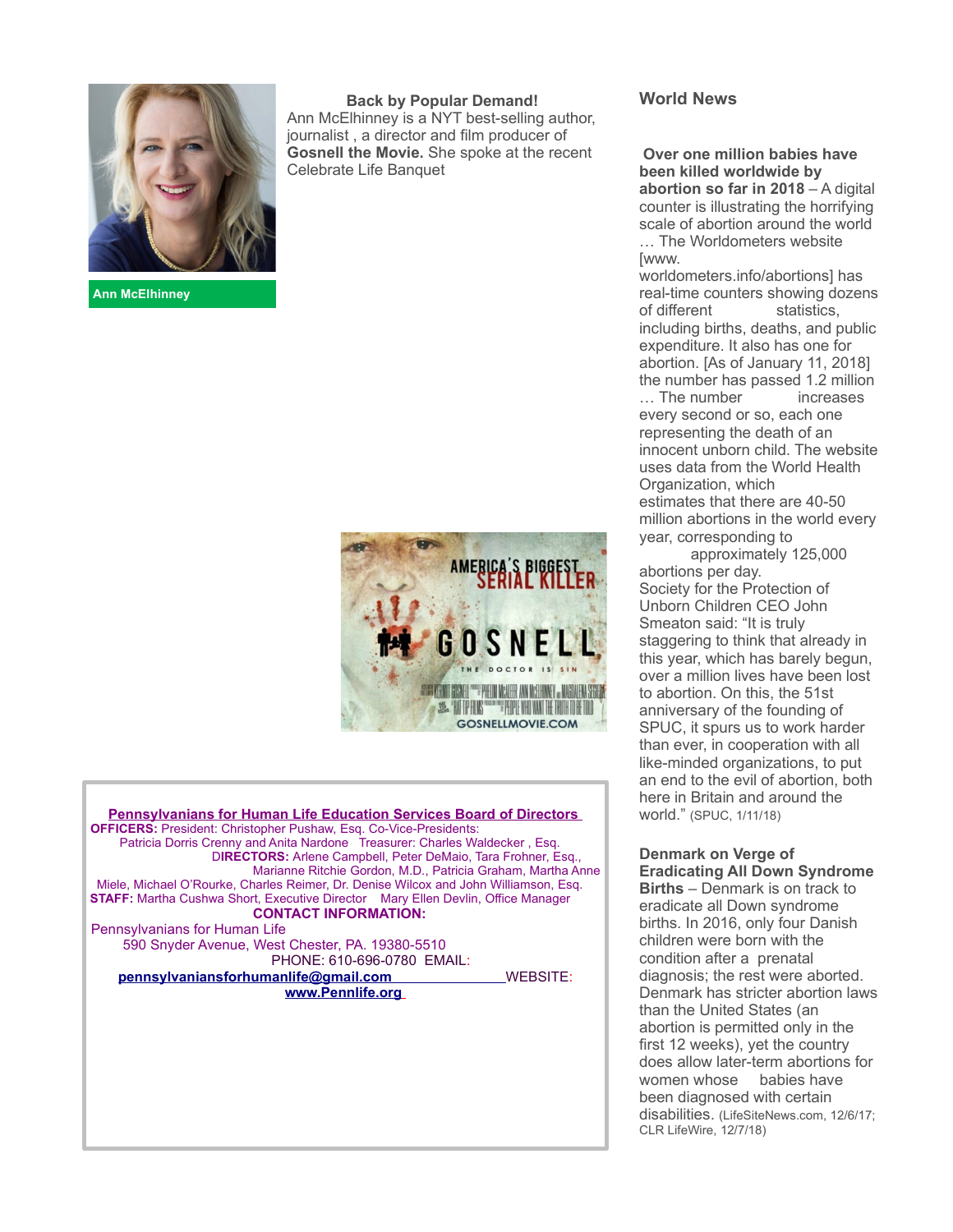## **Blessings**

PHL is surrounded by good, dedicated volunteers and supporters. We could not function without you. We have our treasured speakers who offer their time to travel and share PHL's respect life message in the classroom. Our board of directors guide the organization and keep it steady.

## **Pro-Life Victories are Everywhere Lifesite News**

In 2017, 19 states adopted 63 restrictions on abortion—the highest number of restrictions, according to the Guttmacher Institute, Planned Parenthood's research arm, since 2013.

And that might be just the beginning. As The Hill noted, "that trend could continue in 2018—state legislatures have proposed 15 bills that would ban abortions after 20 weeks, and 11 bills that would ban abortions if the sole reason is a genetic anomaly like Down Syndrome."

- On January 17, President Donald Trump spoke to the March for Life, addressing tens of thousands of pro-life activists gathered in Washington, DC. It was the first time a sitting president addressed the March.
- Also on January 17, Congress passed the Born-Alive Survivors Act, which would protect babies who were born alive after failed attempts to abort them.
- On January 18, President Donald Trump announced extensive conscience protections for medical professionals who have ethical, moral, or religious objections to performing abortions –a high priority for the pro-life movement.
- On February 26, South Dakota passed a law that requires abortionists to inform women that abortion kills a human being.
- On February 28, Iowa passed a law that would ban abortion after the baby's heartbeat began.
- On March 5, Tennessee passed a law that would defund Planned Parenthood, a move that came after the abortion giant was revealed to be selling baby body parts.
- On March 19, the governor of Mississippi signed the Gestational Age Act, which bans abortion after 15 weeks.
- On March 20, Idaho Governor Butch Otter signed legislation that requires abortion workers to inform women that certain abortion procedures can be halted and reversed should they change their mind.
- On March 22, the Kentucky Senate passed legislation that would ban the dilation and evacuation abortion procedure after 11 weeks gestation—a procedure that accounts for 16% of abortions in the state.
- Also on March 22, the governor of Idaho signed legislation that requires abortionists to formally report how many abortions their patients have.
- On March 25, the state of Indiana made it a double-homicide to kill a pregnant woman—in addition to legislation that heightened scrutiny on abortion clinics.

**This wave of pro-life legislation is in addition to a steady stream of pro-life judicial appointments to the court on every level, a scenario that concerns abortion activists so much that Vox warned these justices will be pivotal in ensuring pro-life laws get upheld. There is much work to be done, but be encouraged—the pro-life movement is taking territory slowly but steadily.**